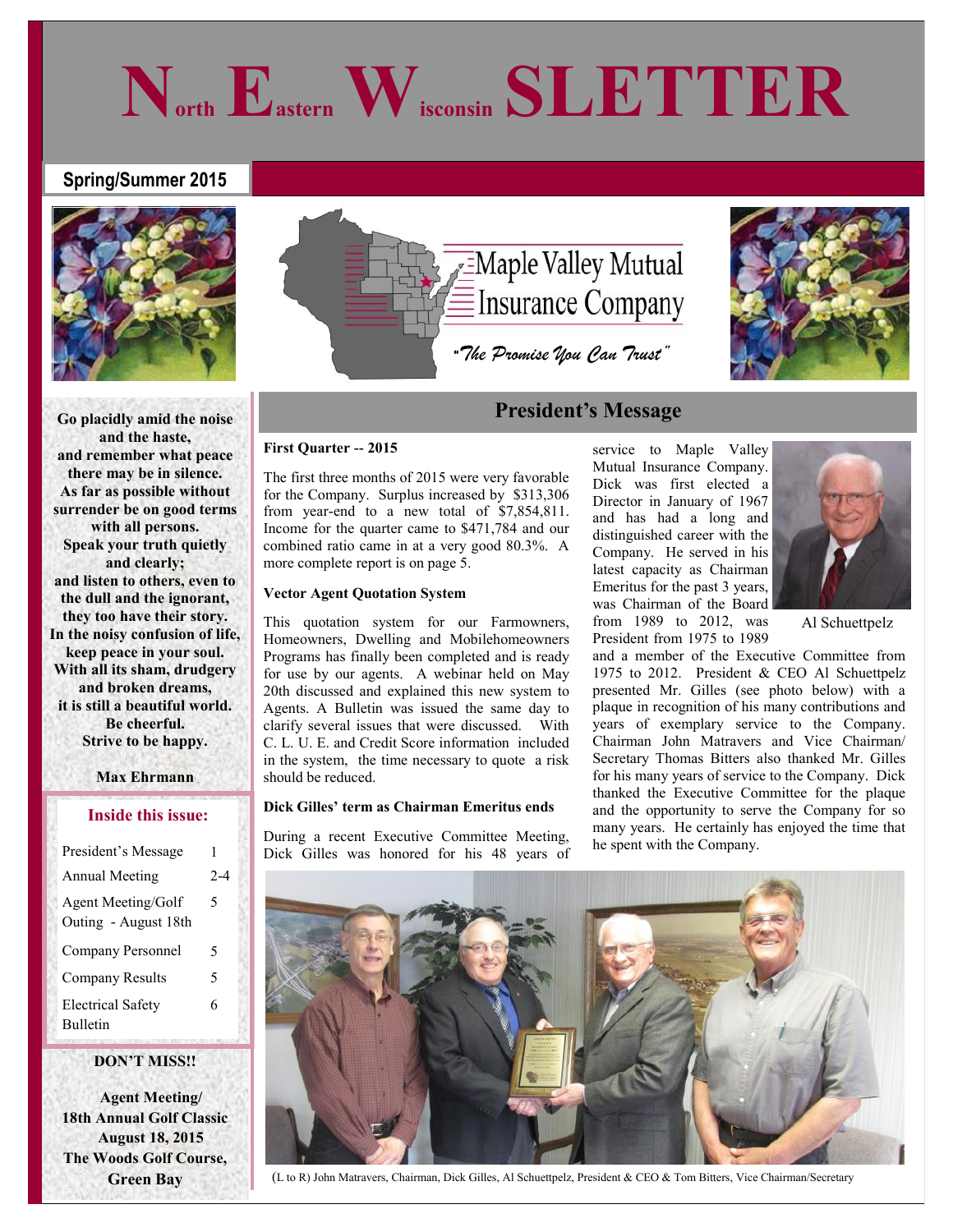# **Page 2 124th Annual Meeting - - March 24, 2015**

On March 24th, Maple Valley Mutual Insurance Company held its 124th Annual Meeting for policyholders at The Ravine Pub & Grill on Manitowoc Road in Green Bay. Approximately 220 policyholders, guests and employees were in attendance.

In presenting his reports, President Al Schuettpelz reported that corporate performance for calendar year 2014 showed both favorable and unusual results. Premiums written increased by \$220,338, the Company's surplus increased by \$267,518, admitted assets were up \$1,397,022 and incurred losses were down from the previous year with a gross loss ratio coming in at 52.6%. The unusual part, he reported, was that with these favorable results, the Company's combined ratio came in at a very high 107.4%. The reason for this, he explained, was the significant difference between the cost of reinsurance and reinsurance recovered. Last year, the Company paid their

reinsurance carrier \$1,275,000 and will recover only \$277,000 on incurred losses. This large difference, he noted, is why the Company experienced an underwriting loss and their combined ratio exceeded 100%. He also talked about reinsurance costs, reinsurance program changes and the structural imbalance that exists between the Company's reinsurance costs and reinsurance recovered. He also commented on recent legislative changes on both a state and federal level. He concluded his remarks by thanking the policyholders for their support and for attending the Annual Meeting.

In his Report to the Policyholders, Chairman John Matravers talked about recent agency appointments and the continued work that is being done on the Company's Agency Quotation System. He also spoke briefly on the significant changes that were made to the Company's Farmowners program and other changes that were made to the Dwelling and

Mobilehomeowners programs. He also noted that the Company's A- (EXCELLENT) rating with the A. M. Best Company was continued for another year.

Re-elected to the Board of Directors for a three year term were Francis Wranosky, Oconto Falls, Linda Sinkula, Kewaunee, and Duane Magnin, Oconto Falls.

Other Directors remaining on the Board are: Thomas Bitters, Lena, Dr. Gary Kotecki, Pound, John Matravers, Oconto, Kenneth Rosner, Crivitz, Alvin Schuettpelz, De Pere and Patrick Van De Hey, De Pere.

A number of service awards were were also awarded to those in attendance.



Re-elected to the Board of Directors for three year terms (L to R): Duane Magnin, Linda Sinkula and Francis Wranosky



Company Officers: (L to R) Al Schuettpelz - President & CEO; John Matravers - Chairman; Renee Wirtz - Vice President - Operations; and Tom Bitters - Vice Chairman & Secretary



presented -- see Page 3. Door prizes Company Directors: Back Row (L to R): Dr. Gary Kotecki, Linda Sinkula, Francis Wranosky, Ken Rosner, Patrick Van De Hey and Duane Magnin Front Row (L to R): Al Schuettpelz, John Matravers and Tom Bitters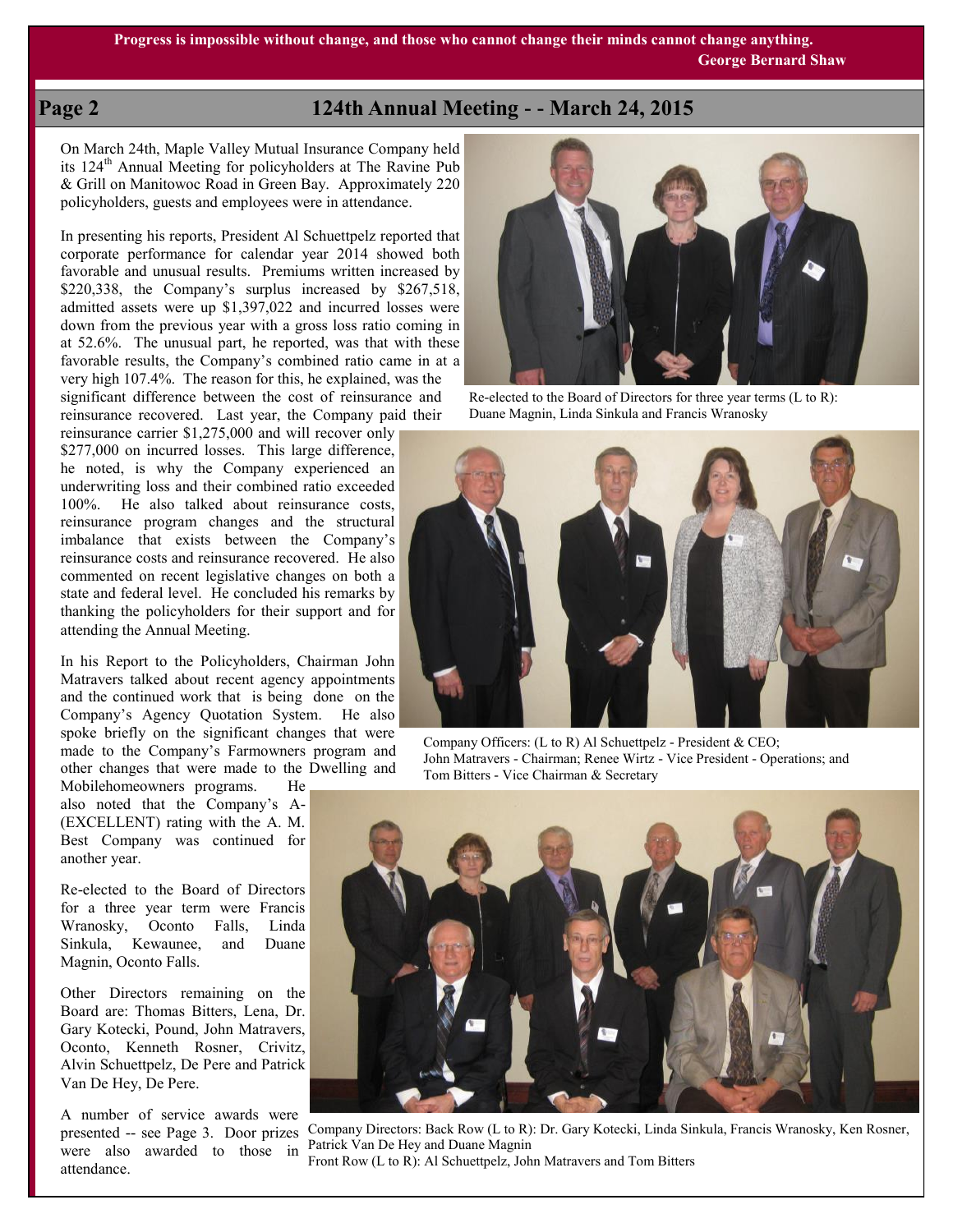**We cannot change our past…. We cannot change the fact that people will act in a certain way. We cannot change the inevitable. The only thing we can do is play on the one string we have , and that is our attitude. I am convinced that life is 10% what happens to me and 90% of how I react to it. And so it is with you… we are in charge of our attitudes. Charles R. Swindoll**

# **Page 3 124th Annual Meeting –Continued**

The President presented the following Service Awards:

- Michelle Ziesmer was presented with a 5 year service award and gift in recognition of her dedication and service as an employee of Maple Valley Mutual. Michelle joined the Company back in January of 2010 and is our Commercial and Personal Lines Underwriter.
- Bob Bonnin was presented with a 15 year service award and gift in recognition of his dedication and service as an employee of Maple Valley Mutual. Bob joined the Company back in February of 2000 and is our Loss Prevention Manager and Field Person.
- John Matravers, Chairman, was presented with a 20 year service award and gift in recognition of his dedication and service as an Officer and Director of the Company. John joined the Company back in 2005, became Vice Chairman and Secretary in June of 2008 and Chairman of the Board in March of 2012. He has also been a member of the Executive Committee since 2008.
- Paul Mueller was presented with a 35 year service award in recognition of his dedication and service as an Agent of the Company. Paul purchased the Arthur Risner Agency in Coleman back in 1980. During the next 25 years, Maple Valley Mutual's book of business in this Agency increased significantly due to Paul's efforts. After he sold the Agency in 2005 to Wisconsin-Michigan Insurance Agency, he then worked until February of this year for this Agency when he finally retired.



Al Schuettpelz, President & CEO (left) presents Michelle Ziesmer, Commercial/Personal Lines Underwriter, with a 5 year service award and gift.





Al Schuettpelz, President & CEO (right) presents Paul Mueller, retiring agent with a 35 year service award.

Al Schuettpelz, President & CEO (left) presents Bob Bonnin, Loss Prevention Manager, with a 15 year service award and gift.



Al Schuettpelz, President & CEO (left) presents John Matravers, Chairman, with a 20 year service award and gift.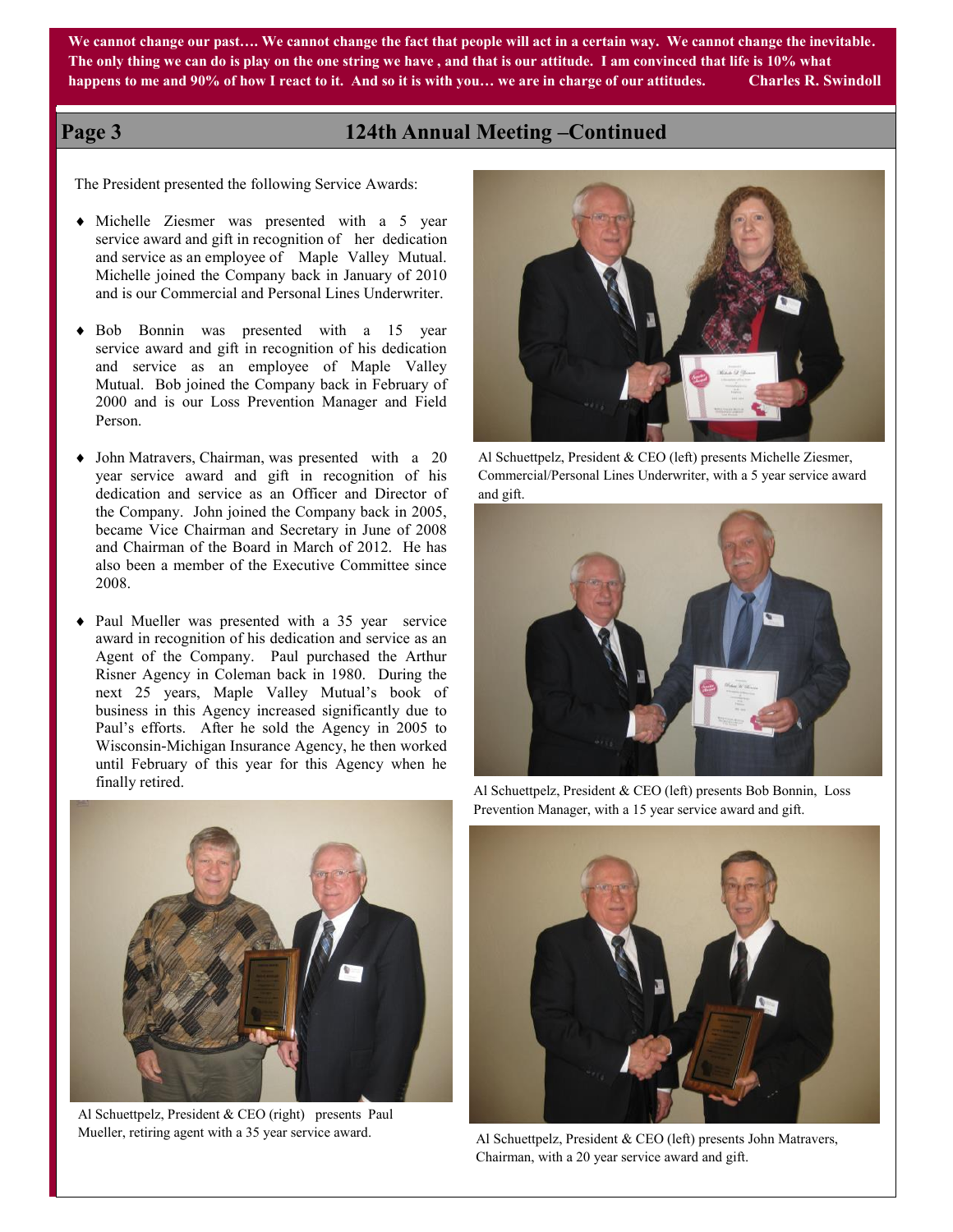## **Success is not the key to happiness. Happiness is the key to success. If you love what you are doing, you will be successful. Albert Schweitzer**

# **Page 4 124th Annual Meeting—Continued**



W. McCarthy, M. Koch, C. Schuettpelz, M. Ziesmer & R. Wirtz D. Gilles, D. Gilles, D. Gilles & C. Schuettpelz





G. Pagel and A. Schuettpelz





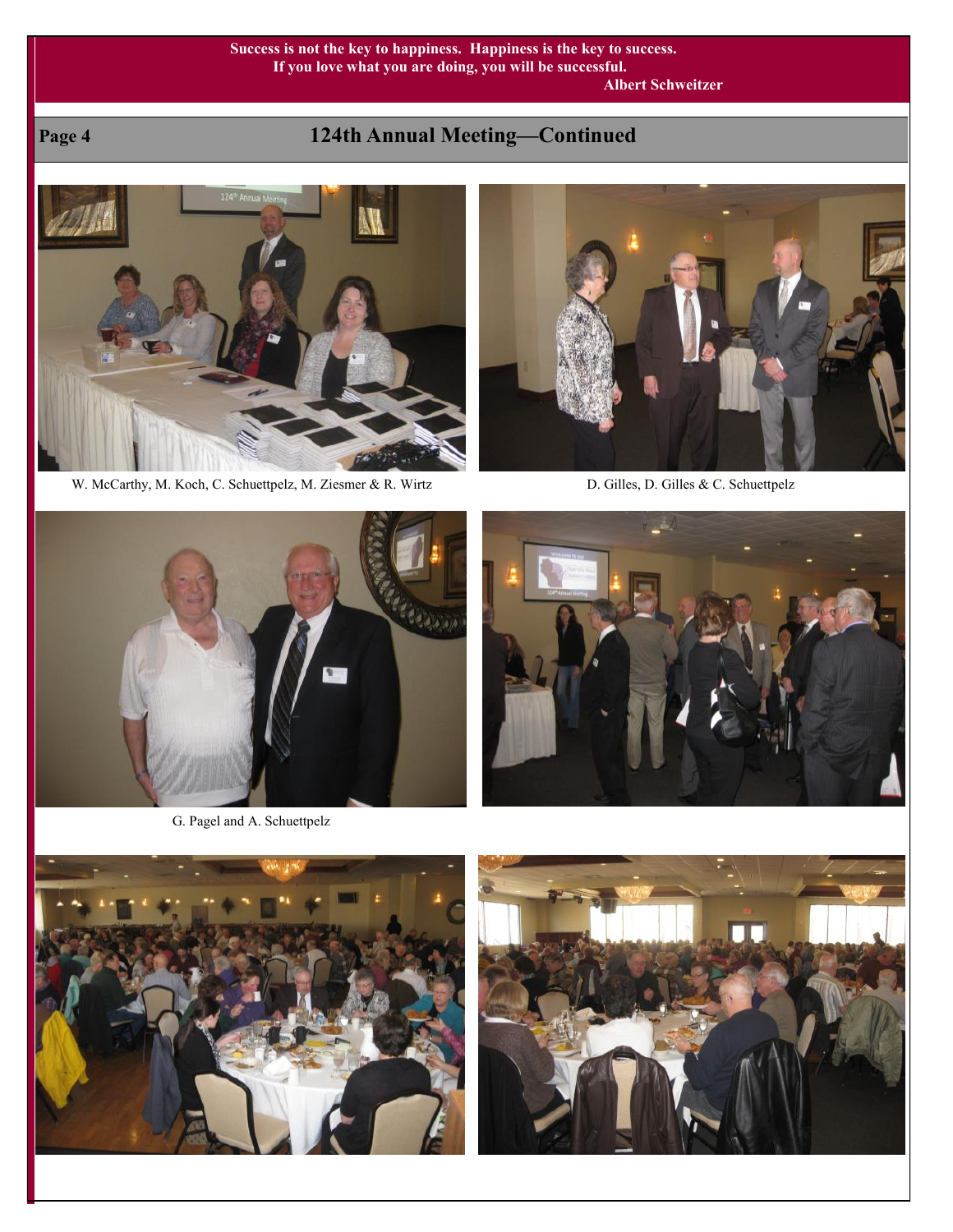**R. L. Sharpe**

# **Page 5 Eighteenth Annual Golf Classic and Agent Meeting**

Make plans now to join us on **August 18th** for our **Eighteenth Annual Golf Classic** and **Agent Meeting.** This event will be held at **The Woods Golf Course** in Green Bay.

During the meeting, we will focus on new coverages, program revisions, Agency Agreement updates, Company results, Vector Quotation System, Loss Prevention, claim information and other items of interest.

For the non-golfers, there will be tours of **Solaris Farms** and **Trout Springs Winery**. Registration forms will follow the end of June.

## **Gannett Media Golf Guide's description of The Woods Golf Course:**

Green Bay's only 18 hole public golf course. The Woods has a full service pro shop, bar and grill and banquet facility serving up to 400 people, perfect for any outing or other special occasion. The Woods prides itself in being the area's leading golf outing specialist. The Golf Course has a rating of 69.2, slope of 127 and yardage of 6,181 and plays to a par 71. The front nine is longer and more open, while the back nine requires positioning as it winds its way around a portion of Baird's Creek Parkway. A fun course for the golfer of any level.

# **Company Personnel and Information**

## **E-MAIL ADDRESSES**

al@maplevalleymutual.com renee@maplevalleymutual.com chad@maplevalleymutual.com bobb@maplevalleymutual.com general@maplevalleymutual.com wanda@maplevalleymutual.com mary@maplevalleymutual.com michelle@maplevalleymutual.com diane@maplevalleymutual.com karen@maplevalleymutual.com

## **ADDRESS**

304 North Rosera (Old Hwy 141) P.O. Box 59 Lena, WI 54139-0059

**WEBSITE** www.maplevalleymutual.com

> **PHONE NUMBERS** (920) 829-5525 or 800-23MAPLE

# **Company Results For First Three Months**

**The following are Maple Valley Mutual's Operating Results for the first three months as compared to previous years:**

|                                       | 2015        | 2014        | 2013        |
|---------------------------------------|-------------|-------------|-------------|
| <b>UNDERWRITING INCOME</b>            |             |             |             |
| Direct premiums written               | \$1,323,854 | \$1,328,914 | \$1,291,871 |
| <b>Premiums earned</b>                | 1,548,488   | 1,499,386   | 1,443,355   |
| <b>Cost of reinsurance</b>            | 317,309     | 308,405     | 311,647     |
| Net premiums earned                   | 1,231,179   | 1,190,981   | 1,131,708   |
| <b>LOSSES INCURRED</b>                |             |             |             |
| <b>Losses incurred</b>                | 647,507     | 978,205     | 170,321     |
| <b>Reinsurance recoveries</b>         | 260,881     | 172,454     | 1,411       |
| <b>Net losses incurred</b>            | 386,626     | 805,751     | 168,910     |
| <b>NET LOSS ADJUSTMENT EXPENSES</b>   | 94,206      | 85,602      | 80,685      |
| <b>OTHER UNDERWRITING EXPENSES</b>    | 414,923     | 387,969     | 421,374     |
| <b>TOTAL LOSSES/EXPENSES INCURRED</b> | 895,755     | 1,279,322   | 670,969     |
| <b>NET UNDERWRITING INCOME</b>        | 335,424     | (88, 341)   | 460,739     |
| <b>INVESTMENT/OTHER INCOME</b>        | 136,360     | 121,720     | 104,856     |
| <b>NET INCOME BEFORE TAXES</b>        | 471,784     | 33,379      | 565,595     |
| <b>SURPLUS</b>                        | 7,854,811   | 7,313,116   | 7,679,517   |
| <b>COMBINED RATIO</b>                 | 80.3%       | 112.8%      | 65.1%       |